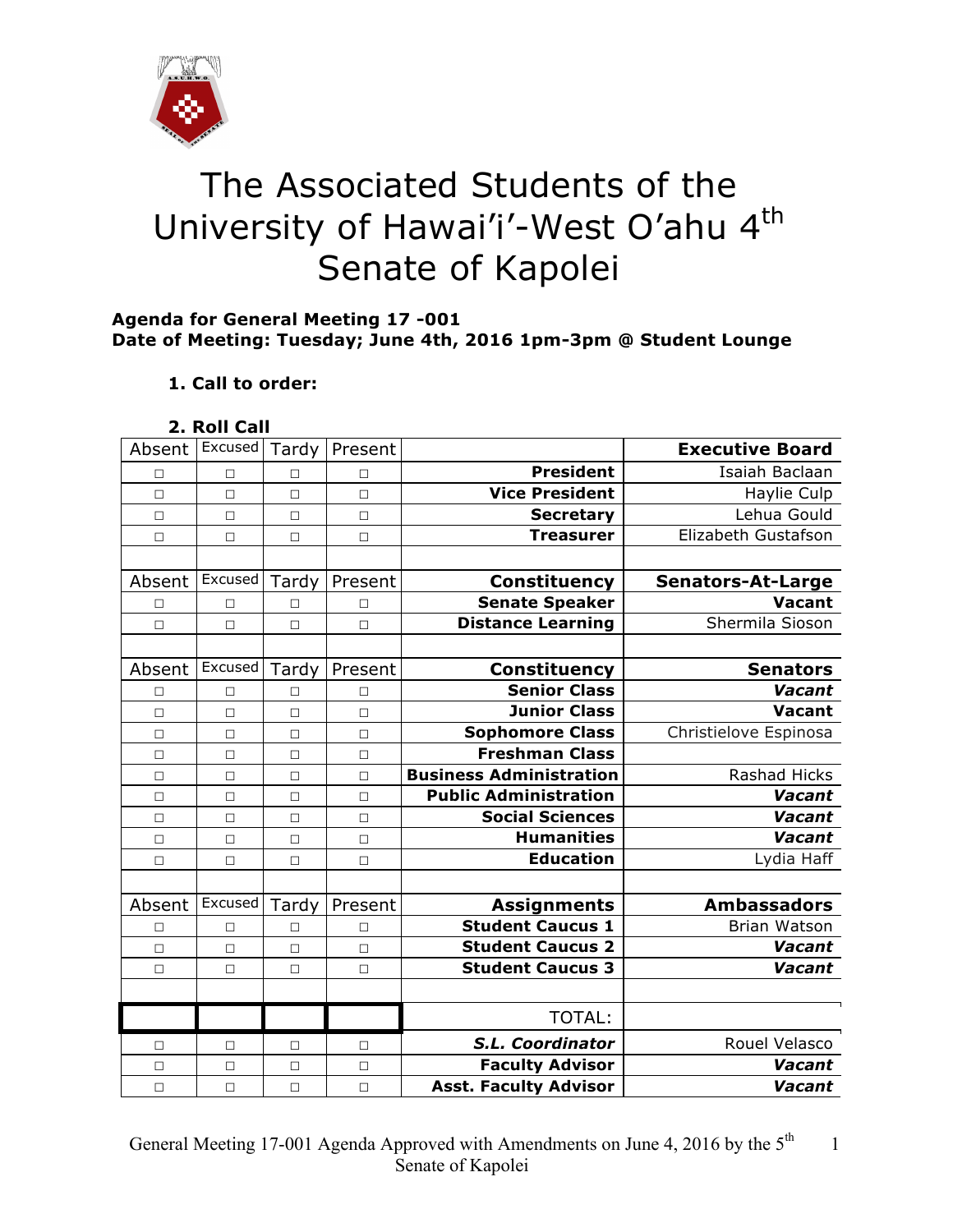#### **3. Establish Quorum**

3.1 Quorum Established? Yes

#### **4. Open Forum Guest**

## **5. Approval of Agenda and Minutes**

- 5.1 Minutes for Meeting 16- Motion: Second: Vote:
- 5.2 Agenda for Meeting 17-001 Motion: Second: Vote:

#### **6. Internal Reports**

- 6.1 President
- 6.2 Vice President
- 6.3 Secretary
- 6.4 Treasurer-
- 6.5 Advisors
- 6.6 *Standing Committee Reports*
- 6.6.1 Budget & Finance-
- 6.6.2 Activities
- 6.6.3 Legislative
- 6.7 *Ad Hoc Committee Reports*
- 6.7.1 Transition Committee
- 6.8 *Senators Report*
- 6.8.1 Senate Speaker **N/A**
- 6.8.1 Distance Learning
- 6.8.2 Senior Class **N/A**
- 6.8.3 Junior Class **N/A**
- 6.8.4 Sophomore Class
- 6.8.5 Freshman Class **N/A**
- 6.8.6 Business Administration Division
- 6.8.7 Public Administration Division **N/A**
- 6.8.8 Social Sciences Division **N/A**
- 6.8.9 Humanities Division **N/A**
- 6.8.10 Education Division
- 6.9 Caucus Ambassadors Report
- 6.10 *Campus Committees Report*
- -Communications Committee
- -Transportation Committee
- -Technology Committee
- -Health Committee-
- -Strategic Planning Committee